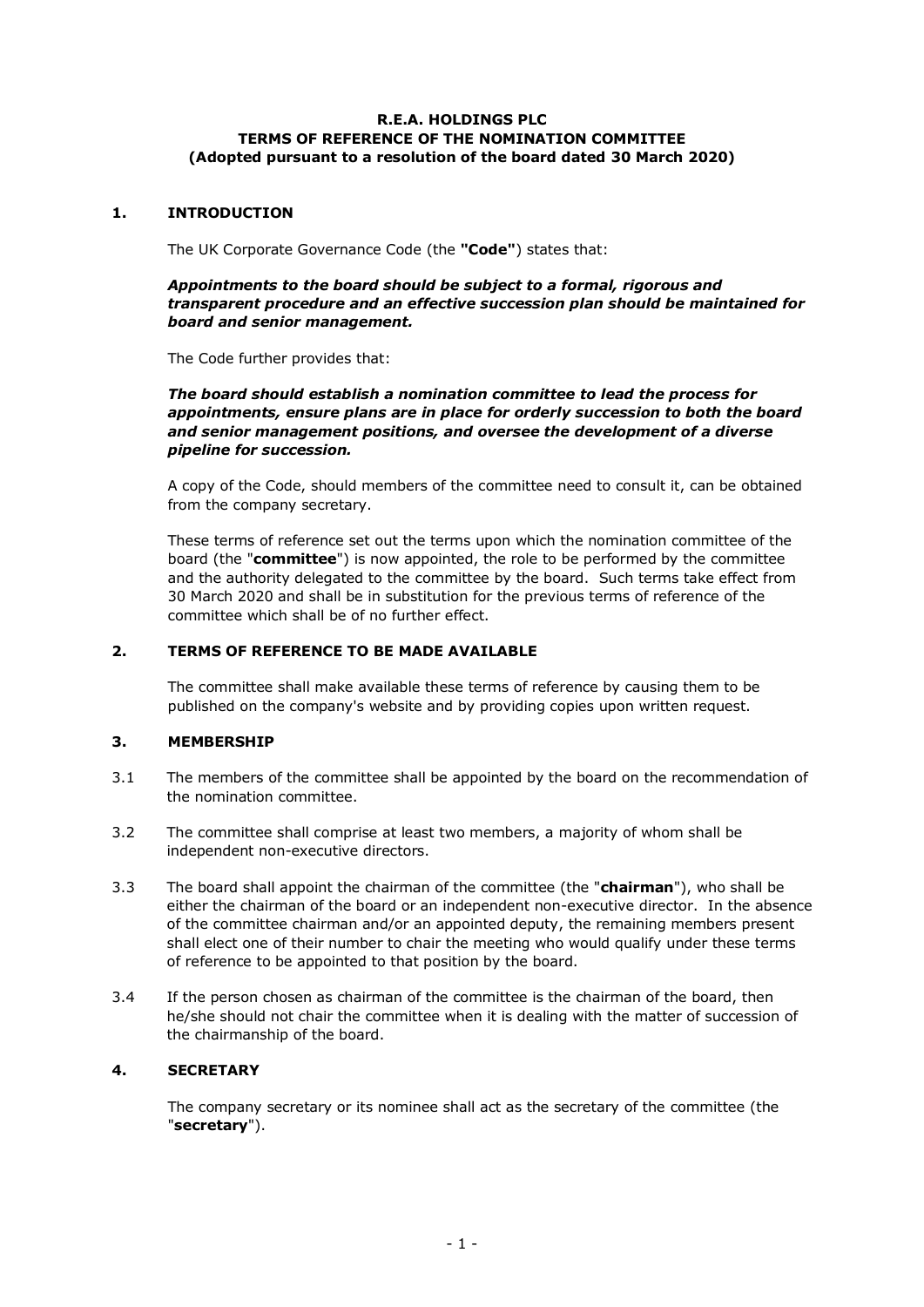The secretary will ensure that the committee receives information and papers in a timely manner to enable full and proper consideration to be given to the issues.

## **5. MEETINGS**

- 5.1 **Frequency:** Meetings of the committee shall be held as required.
- 5.2 **Right to attend:** No one other than the committee members shall be entitled to be present at a meeting of the committee. However, others may attend for all or any part of the meeting at the invitation of the committee, as required.
- 5.3 **Notice:** Meetings of the committee shall be summoned by the secretary, at the request of the chairman or any of the committee members.

Unless otherwise agreed, notice of each meeting confirming the venue, time and date, together with an agenda of items to be discussed and supporting papers, shall be sent to each member of the committee and, to the extent appropriate, any other person invited to attend prior to the date of the meeting.

- 5.4 **Quorum:** The quorum necessary for the transaction of business shall be two members. A duly convened meeting of the committee at which a quorum is present shall be competent to exercise all or any of the authorities, powers and discretions vested in or exercisable by the committee.
- 5.5 **Voting:** The chairman shall have a casting vote on all matters in the event of an equality of votes.
- 5.6 **Minutes:** Minutes of the proceedings and resolutions of all committee meetings, including the names of those present and in attendance, shall be prepared.

Draft minutes of committee meetings shall be circulated to all members of the committee. Once approved, the minutes should be circulated to all other members of the board and the company secretary unless, exceptionally, it would be inappropriate to do so.

### **6. ENGAGEMENT WITH SHAREHOLDERS**

The chairman shall attend the annual general meeting to respond to any shareholder questions on the committee's activities. In addition, the chairman shall seek to engage with shareholders on significant matters related to the committee's areas of responsibility.

### **7. DUTIES**

The committee should carry out the duties below for the parent company, major subsidiary undertakings and the group as a whole, as appropriate.

The committee shall:

- 7.1 regularly review the structure, size and composition (including skills, knowledge, experience and diversity) of the board and make recommendations to the board with regard to any changes;
- 7.2 ensure plans are in place for orderly succession to board and senior management positions, and oversee the development of a diverse pipeline for succession, taking into account the challenges and opportunities facing the company, and the skills and expertise needed on the board in the future;
- 7.3 keep under review the leadership needs of the organisation, both executive and nonexecutive, with a view to ensuring the continued ability of the organisation to compete effectively in the marketplace;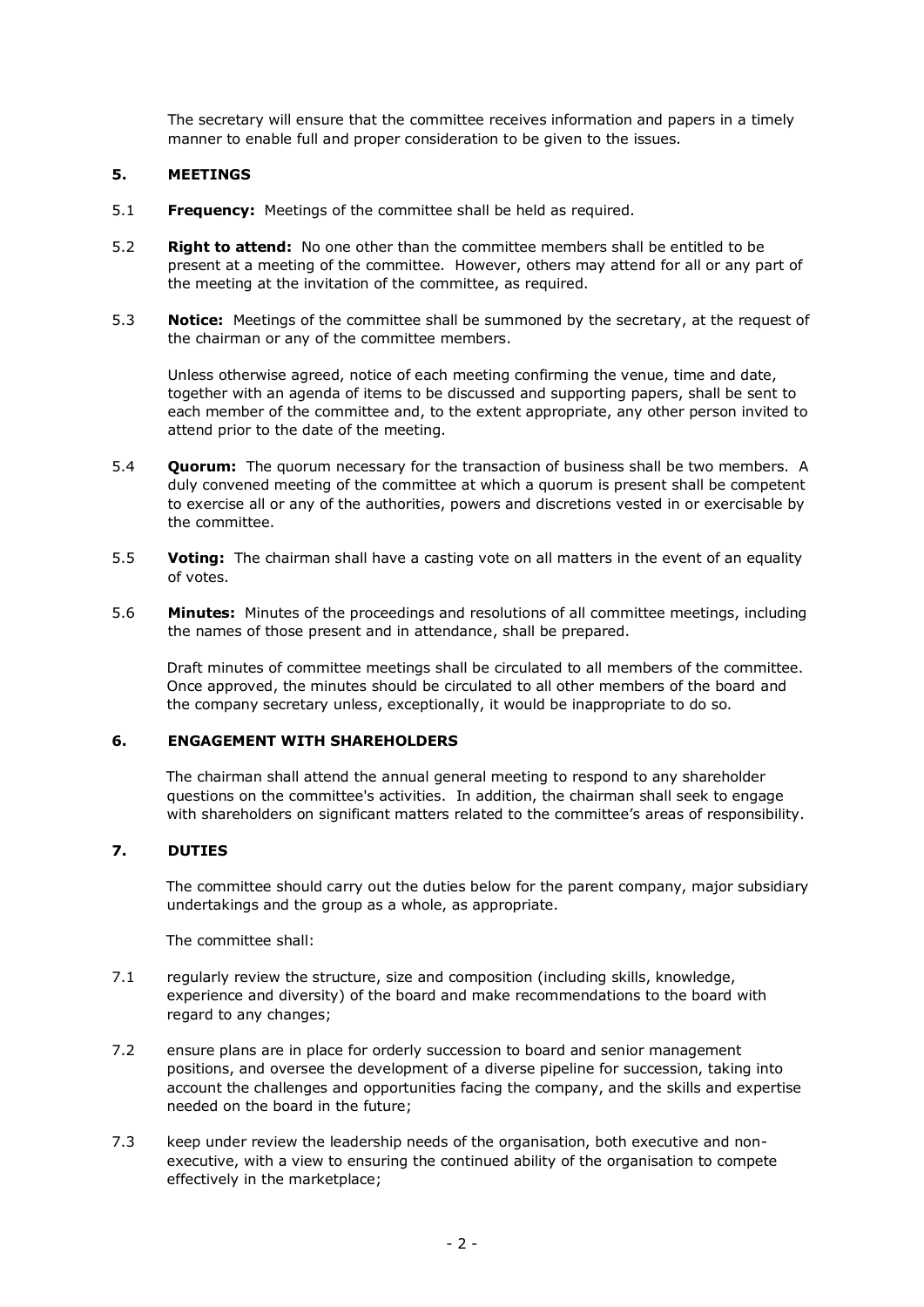- 7.4 keep up-to-date and fully informed about strategic issues and commercial changes affecting the company and the market in which it operates;
- 7.5 be responsible for identifying and nominating for the approval of the board, candidates to fill board vacancies as and when they arise;
- 7.6 before any appointment is made by the board, evaluate the balance of skills, knowledge, experience and diversity on the board and, in the light of this evaluation, prepare a description of the role and capabilities required for a particular appointment and the time commitment expected. In identifying suitable candidates the committee shall:
	- (a) use open advertising or the services of external advisers to facilitate the search;
	- (b) consider candidates from a wide range of backgrounds;
	- (c) consider candidates on merit and against objective criteria, having due regard to the benefits of diversity on the board and taking care that appointees have enough time available to devote to the position.
- 7.7 prior to the appointment of a director, other significant time commitments should be disclosed and any additional future commitments should not be undertaken without prior approval of the board. The proposed appointee should also be required to disclose any other business interests that may result in a conflict of interest;
- 7.8 ensure that, on appointment to the board, non-executive directors receive a formal letter of appointment setting out clearly what is expected of them in terms of time commitment, committee service and involvement outside board meetings;
- 7.9 review the results of the board evaluation process that relate to the composition of the board and succession planning;
- 7.10 review annually the time required from non-executive directors. Performance evaluation should be used to assess whether the non-executive directors are spending enough time to fulfil their duties;
- 7.11 work and liaise as necessary with other board committees, ensuring the interaction between committees and with the board is reviewed regularly.

The committee shall also make recommendations to the board concerning:

- 7.12 any changes needed to the succession planning process if its periodic assessment indicates the desired outcomes have not been achieved;
- 7.13 suitable candidates as new directors and succession for existing directors;
- 7.14 membership of the audit and remuneration committees, and any other board committees as appropriate, in consultation with the chairman of those committees;
- 7.15 the re-appointment of non-executive directors at the conclusion of their specified term of office, having given due regard to their performance and ability to continue to contribute to the board in the light of knowledge, skills and experience required;
- 7.16 the re-election of directors by shareholders under the annual re-election provisions of the Code or the retirement by rotation provisions in the company's articles of association, having due regard to their performance and ability, and why their contribution is important to the company's long-term sustainable success in the light of the skills, experience and knowledge required and the need for progressive refreshing of the board, taking into account the length of service of individual directors, the chair and the board as a whole;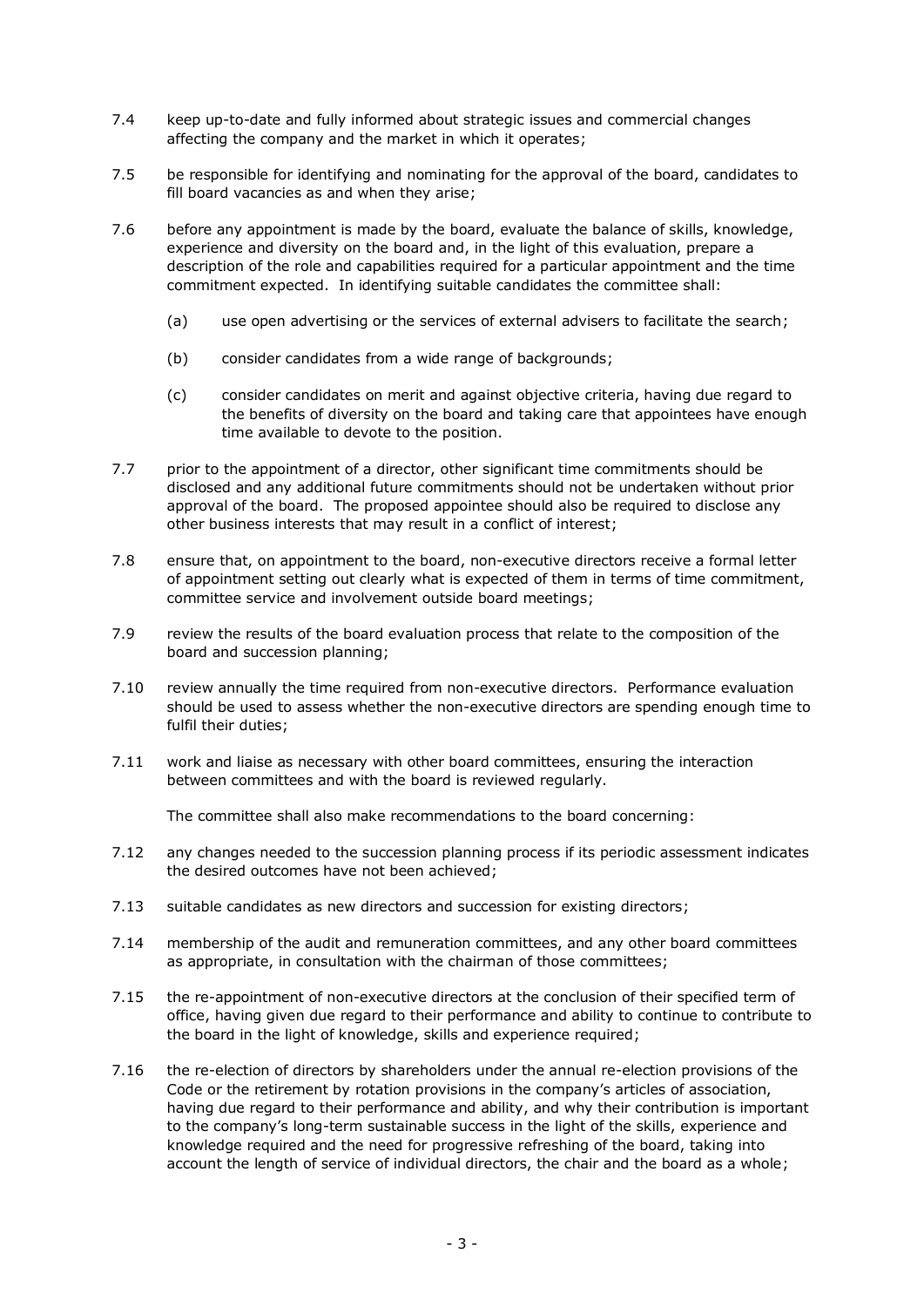- 7.17 any matters relating to the continuation in office of any director at any time including the suspension or termination of service of an executive director as an employee of the company subject to the provisions of the law and their service contract.
- 7.18 the appointment of any director to executive or other office.

### **8. REPORTING RESPONSIBILITIES**

- 8.1 The chairman shall report to the board after each meeting on the nature and content of its discussion, recommendations and action to be taken.
- 8.2 The committee shall make whatever recommendations to the board it deems appropriate on any area within its remit where action or improvement is needed, and adequate time should be available for board discussion when necessary.
- 8.3 The committee shall produce a report to be included in the annual report, describing the work of the nominations committee, including:
	- (a) the process used in relation to appointments, its approach to succession planning and how both support the development of a diverse pipeline;
	- (b) how board evaluation has been conducted, the nature and, if used, the extent of an external evaluator's contact with the board and individual directors, the outcomes and actions taken, and how it has influenced or will influence board composition;
	- (c) the policy on diversity and inclusion, its objectives and linkage to company strategy, how it has been implemented and progress on achieving the objectives;
	- (d) the gender balance of those in the senior management team and their direct reports.
- 8.4 Where an external search consultancy has been appointed by the committee, it should be identified in the annual report alongside a statement about any other connection it has with the company or individual directors.

## **9. OTHER MATTERS**

The committee shall:

- 9.1 have access to sufficient resources in order to carry out its duties, including access to the company secretariat for advice and assistance as required;
- 9.2 be provided with appropriate and timely training, in the form of an induction programme for new members and an ongoing basis for all members;
- 9.3 give due consideration to all relevant laws and regulations, the provisions of the Code and associated guidance, the requirements of the FCA's Listing Rules, Prospectus Rules, Disclosure and Guidance and Transparency Rules sourcebook, and any other applicable rules, as appropriate;
- 9.4 ensure that a periodic evaluation of the committee's own performance is carried out;
- 9.5 at least annually, review its constitution and terms of reference to ensure it is operating at maximum effectiveness and recommend any changes it considers necessary to the board for approval.